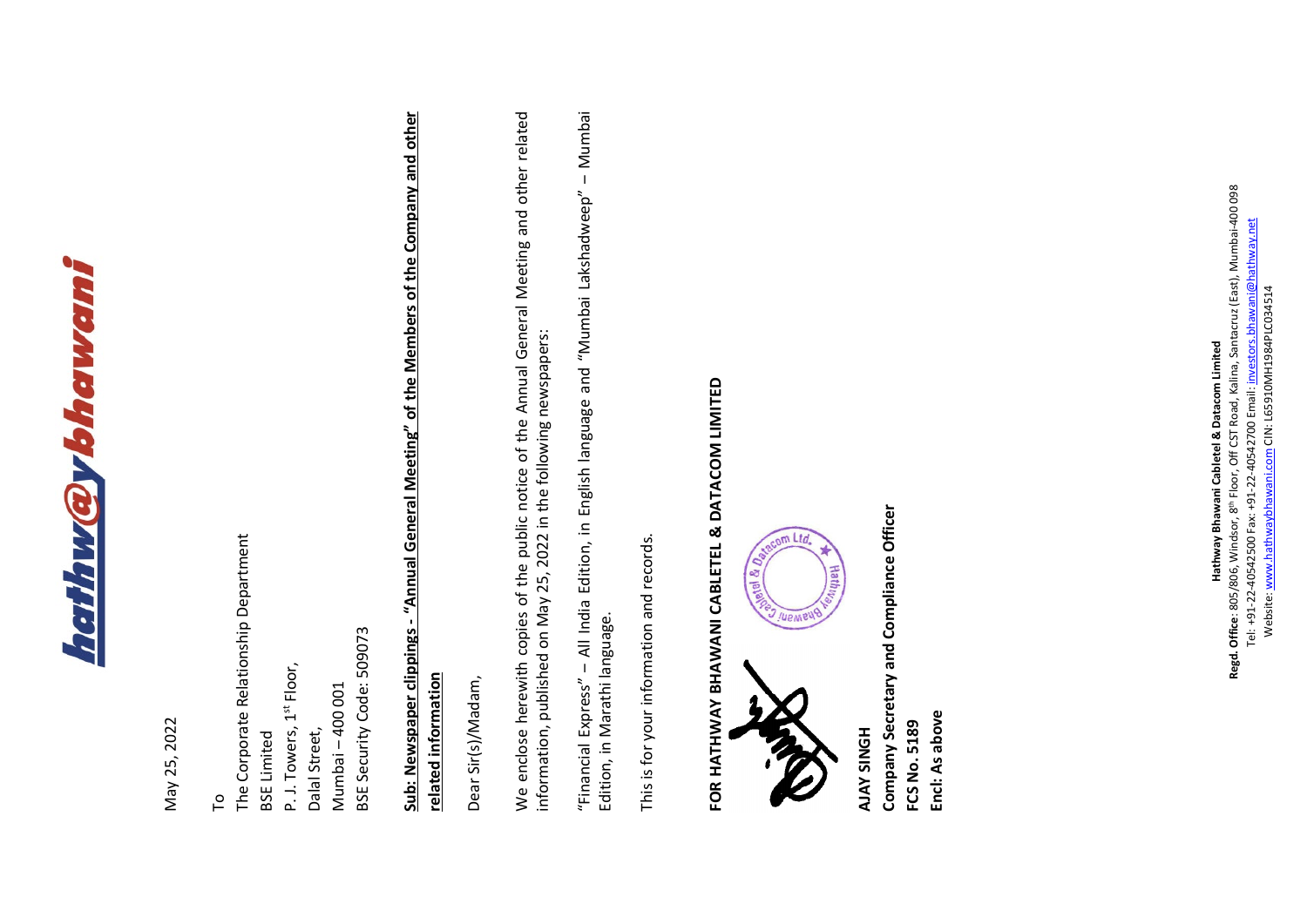## **Fl NANC IAL EXPRESS**  EXPRESS FINANCIAL

**HAT HWAY BHAWANI CABLETEL** & **DATACOM LIMITED**  n Floor, Off CST Road, Kalina. HATHWAY BHAWANI CABLETEL & DATACOM LIMITED<br>Regd. Office: 805/806, Windsor, 8<sup>n</sup> Floor, Off CST Road, Kalina, *1,othw@ybhawoni*  <u>hafhw@ybhawani</u> Regd. Office 805/806, Windsor, 8

Tel 022 40542500 Fax 022 40542700 CIN L65910MH1984PLC03451• Santacruz (East), Mumbai - 400098. Tei

Website: www. hat hwaybh awan i. com email: investors. bhawani@hathway.net

## **INFORMATION REGARDING THIRTY EIGHTH ANNUAL GENERAL MEETING**

- **R** and Disclosure Requirements) Regulations. 2015, read with all applicable circulars on the m alter issued by the Ministry of Corporate Affairs **("MOA")** and the Securities and Exchange Board 1. The **THIRTY EIGHTH ANNUAL GENERAL MEETING {"AGM")** of the Company will be held through Video Conferencing **("VO")** *I* Other Audio-Visual Means **("OAVM")** on **Friday, June 24, 2022 at 12.00 noon 1ST,** in compliance with all the applicable provisiom of the Companies Act, 2013 and the Rules made thereunder an< the Securities and Exchange Board of India (Listing Obligations of India **("SEBI"),** to transact the business set out in the Notice calling the AGM. Members will be able to attend the AGM througt VC / OAVM at **https://jiomeet.jio.comlhbcdlagm** and remote e**emeetings.kfintech.com**. Members participating through the VC 7 OAMM facility shall be reckoned for the purpose of quorum under voting facility for the same can be availed at **https:I,**  $\div$ 
	- 2. The Notice of the AGM and Annual Report for the financial year Report will also be avail ab le on the Company's website at 2021. 22, will be sent to the Members of the Company, electronically, whose ema l address is registered *v�th* the Company/ **www.hathwaybhawani.com** and on the website of the Stoel "Exchange 1.e. BsE limited at **www.bseindia.com** and on website Bigshare Services Pvt Ltd/Depository Participant(s). The Annua **:Flnfech")** at **https:/** Section 103 of the Companies Act, 2013. of KFin Technologies Limited **(" evoting.kfintech.com.**  $\alpha$ 
		- **3. Manner of registering / updating email address:**  $\vec{a}$
- (a) Members holding shares in physical mode, who have not registere< / updated their email address with the Company, are requested to register / update their email address with Bigshare Services Pv Ltd, Registrar and Transfer Agent **("RTA"),** by clicking the link **ht tps ://www. bi gshar eo nl** i **ne. com/I nvesto rRe gistrat ion.asp)** or on the website **www.bigshareonline.com** under **"For Investors"** tab by choosing the Email / Bank Detail Registratior heading and following the registration process as guided therein. The members are requested to provide details such as Name, Folio Number, PAN, mobile number and email id. In case of an, query, a member may send an em ail to RTA at **investor@bigshareonline.com.**
	- Participants, are requested to register / update their email address registered / updated their email address with their Depository with the Depository Participant(s) with whom they maintain their (b) Members holding shares in dematerialized mode, who have no demat accounts.  $\overline{E}$ 
		- **4. Manner of casting vote(s) through e-voting:**  $\div \widehat{\mathbb{C}}$
- (a) Members can cast their vote(s) on the business as set out in the provided in the Notice of the AGM. The details will also be available on the website of the Company at www.hathwaybhawani.com Notice of the AGM through electronic voting system **("e-voting").** (b) The manner of voting remotely **("remote e-voting")** by memberi holding shares in dematerialized mode, physical mode and fo1 members who have not registered their em ail address has beer  $\overline{E}$ 
	- ( c) The facility for voting through electronic voting system will also and on the website of KFinTech at **https://evoting.kfintech.com.** be made available at the AGM **("lnsta Poll")** and Members attendini  $\overline{c}$

the AGM who have not cast their vote(s) by remote e-voting will be able to vote at the AGM through lnsta Poll.

- Follo Number, FAN, mobile number and email d in case of any<br>probable number, FAN, mobile number and email d in case of any<br>probable associations of the state of the state of<br>propositions are continuous that is an addition **{e) The same login credentials may also be used for attending be made available to the members through email. Members who do not receive email or whose email address is not Depository Participant(s), may generate login credentials bJ (d) The login credentials for casting votes through e-voting shat registered with the Company /Bigshare Services Pvt Ltd following instructions given in the Notes to Notice of AGM.**  $\mathbf{r}$  $\mathbf{e}$ 
	- 5. Any person, who acquire shares and become Member of the and holding shares as on the cut-off date i.e. Friday, June 17. 2022, may obtain the Login credentials by follo�ng the instructiom as mentioned in the Notice of AGM or sending a request at Company after the date of electronic dispatch of Notice of AGI\ **the AGM through VO/OAVM.**   $\vec{a}$
- **in the Notice of the AGM and in particular, instructions fo1 6. Members are requested to carefully read all the Notes set out joining the AGM, manner of casting vote through remote e-** $\mathbf{e}$ M and in particular, instructions fo<br>ir of casting vote through remote e<br>Poll during the AGM. the AGM **evoting@kfintech.com.** in the Notice of joining<br>voting  $\bullet$

**By order of the Board of Directors** ō **Direct**  $\overline{\sigma}$ bard **voting or through lnsta Poll during the AGM.** the  $\overline{a}$ order  $5y$ the AGM, manner<br>or through Insta P Place:

Sd/-<br>Ajay Singh<br>ance officer<br>(FCS 5189) **Ajay Singh Company Secretary** & **Compliance office, {FOS 5189)** ؟ soupliance<br>Compliance ಹ Secretary Company

:: Mumbai<br>May 25, 2022 **Date: May 25, 2022 Place: Mumbai**  Date: